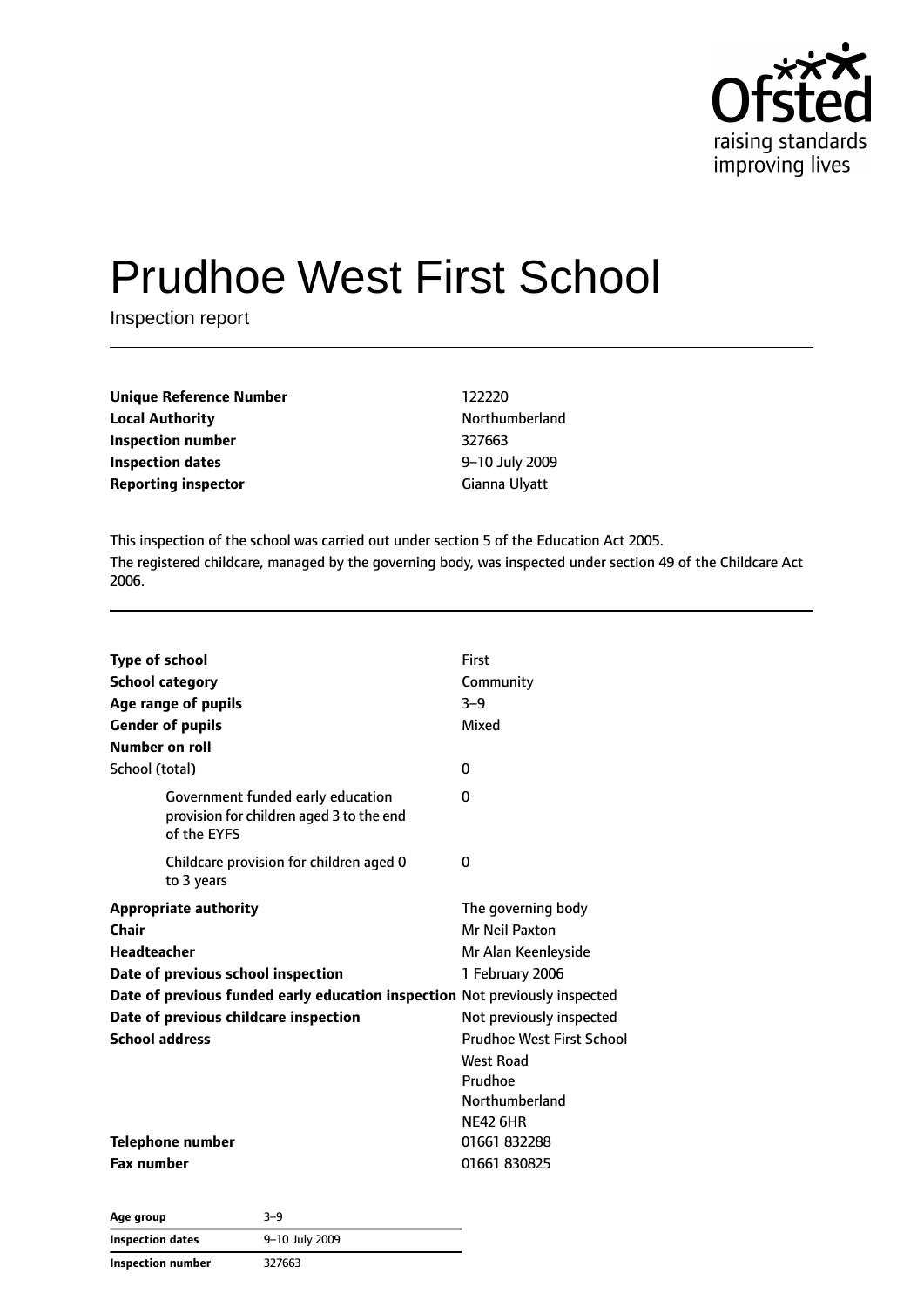.

<sup>©</sup> Crown copyright 2009

Website: www.ofsted.gov.uk

This document may be reproduced in whole or in part for non-commercial educational purposes, provided that the information quoted is reproduced without adaptation and the source and date of publication are stated.

Further copies of this report are obtainable from the school. Under the Education Act 2005, the school must provide a copy of this report free of charge to certain categories of people. A charge not exceeding the full cost of reproduction may be made for any other copies supplied.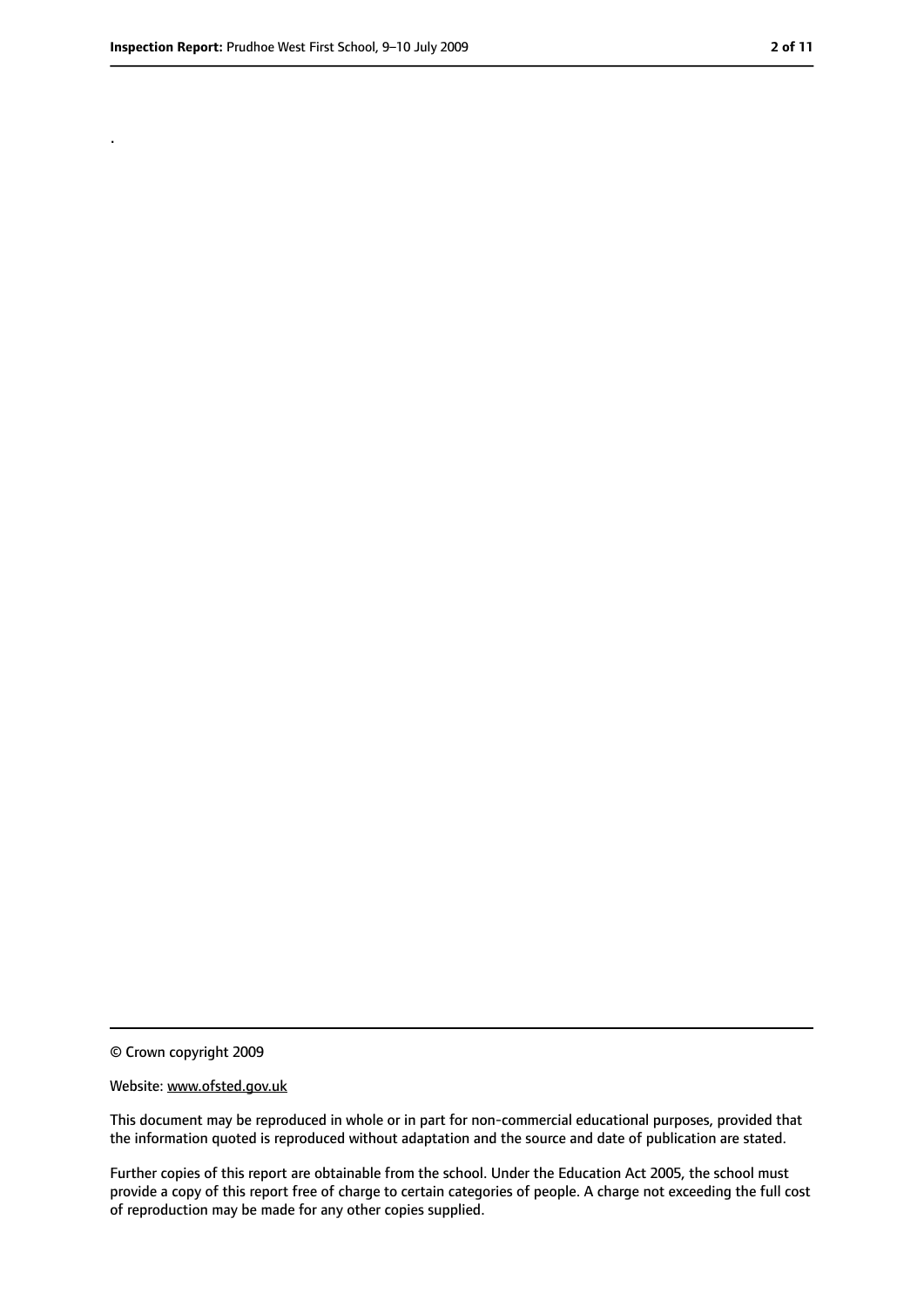# **Introduction**

The inspection was carried out by three additional inspectors.

#### **Description of the school**

The school is larger than most first schools and serves a community with average socio-economic circumstances. The proportion of pupils eligible for free school meals is below average. Very few pupils are from minority ethnic groups and a small number are at an early stage of speaking English. The percentage of pupils who have learning difficulties and/or disabilities is below the national average. Children in the Early Years Foundation Stage receive part-time provision in the Nursery and full-time provision in the Reception class.

#### **Key for inspection grades**

| Grade 1 | Outstanding  |
|---------|--------------|
| Grade 2 | Good         |
| Grade 3 | Satisfactory |
| Grade 4 | Inadequate   |
|         |              |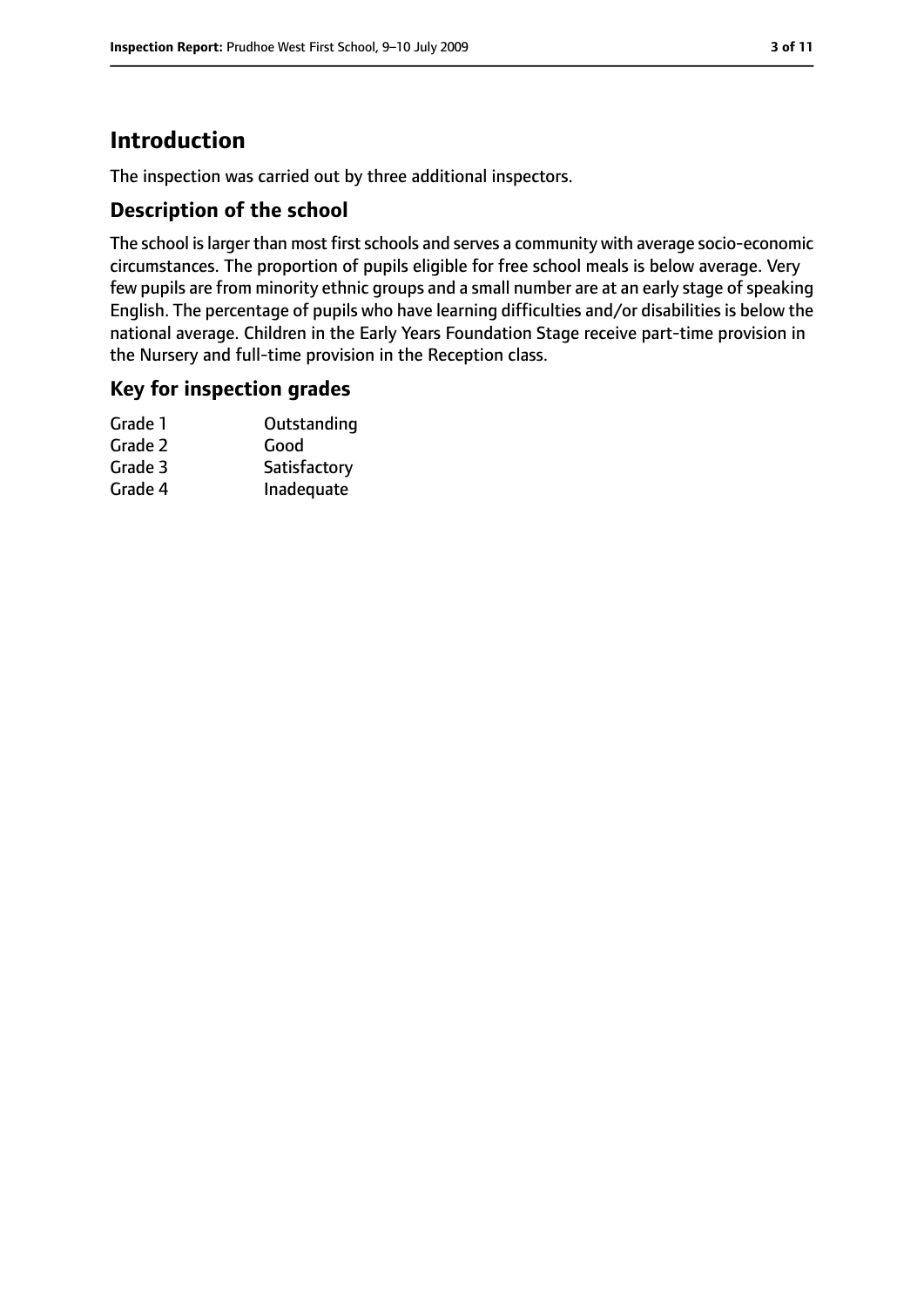# **Overall effectiveness of the school**

#### **Grade: 1**

This is an outstanding school because it works relentlessly to ensure excellence in teaching and learning. Rigorous monitoring and evaluation is part of the culture of the school and, due to outstanding leadership, the headteacher empowers staff to develop new initiatives and ideas. As a result, the school has improved the strengths recognised in the last inspection and continues to identify further areas for improvement. The welfare of the pupils and their personal development are exceptional because every pupil is equally valued. Throughout their time in school pupils are inspired to learn and are strongly supported to achieve their very best. Parents wholeheartedly support the school and are proud of the standards their children reach, both academically and personally. One parent, who reflects the views of many, wrote, 'My children have become confident and have good relationships with teachers. They both work well and are given work appropriate to their level – but also enough to push them.'

Standards have been maintained at a consistently high level over a number of years and pupils' achievement is outstanding. Test results for current Year 2 and Year 4 pupils indicate that standards are higher than in the previous year. Since the last inspection, standards have improved in writing in Key Stage 2. This is because the school readily embraces new approaches to learning to ensure improvements to outcomes for its pupils. The school's own data confirm that all pupils make exceptional progressfrom their average starting point when they enter the Nursery and most exceed the challenging targets set for them.

Pupils' learning is so successful because teachers plan lessons meticulously and use their very good subject knowledge to challenge pupils. They know each individual's level of attainment and ensure that activities match their needs. Pupils enjoy their lessons. They say they like the way teachers create games around new and difficult ideas to make learning fun. Pupils are very clear about their next step in learning because teachers guide their academic progress very well through individual discussion and helpful marking. The school rigorously tracks pupils' progress so no one is left behind. The exceptional curriculum provides a wealth of enhancements and strongly focuses on the basic skills of English, mathematics and information and communication technology (ICT) and science. A thematic approach through well chosen topics ensures pupils make meaningful connections in their learning and have plenty of chances to practise their basic skills.

Leadership and management are outstanding because the headteacher uses his wide range of experience to drive the school forward and ensure its continued success. He works collaboratively with staff to create strong team work and a collegiate approach. Senior managers rigorously monitor and evaluate provision and clearly know where the school is going and what it has to do to achieve its aims. This is why achievement continues to be exceptional. Community cohesion is good, but pupils' understanding of the diversity of British society is at an early stage. The strong and knowledgeable governing body challenges the school and offers excellent support. With outcomes and provision being exceptional, value for money is excellent. This is truly an outstanding school and is well placed to continue to provide an excellent education for its pupils.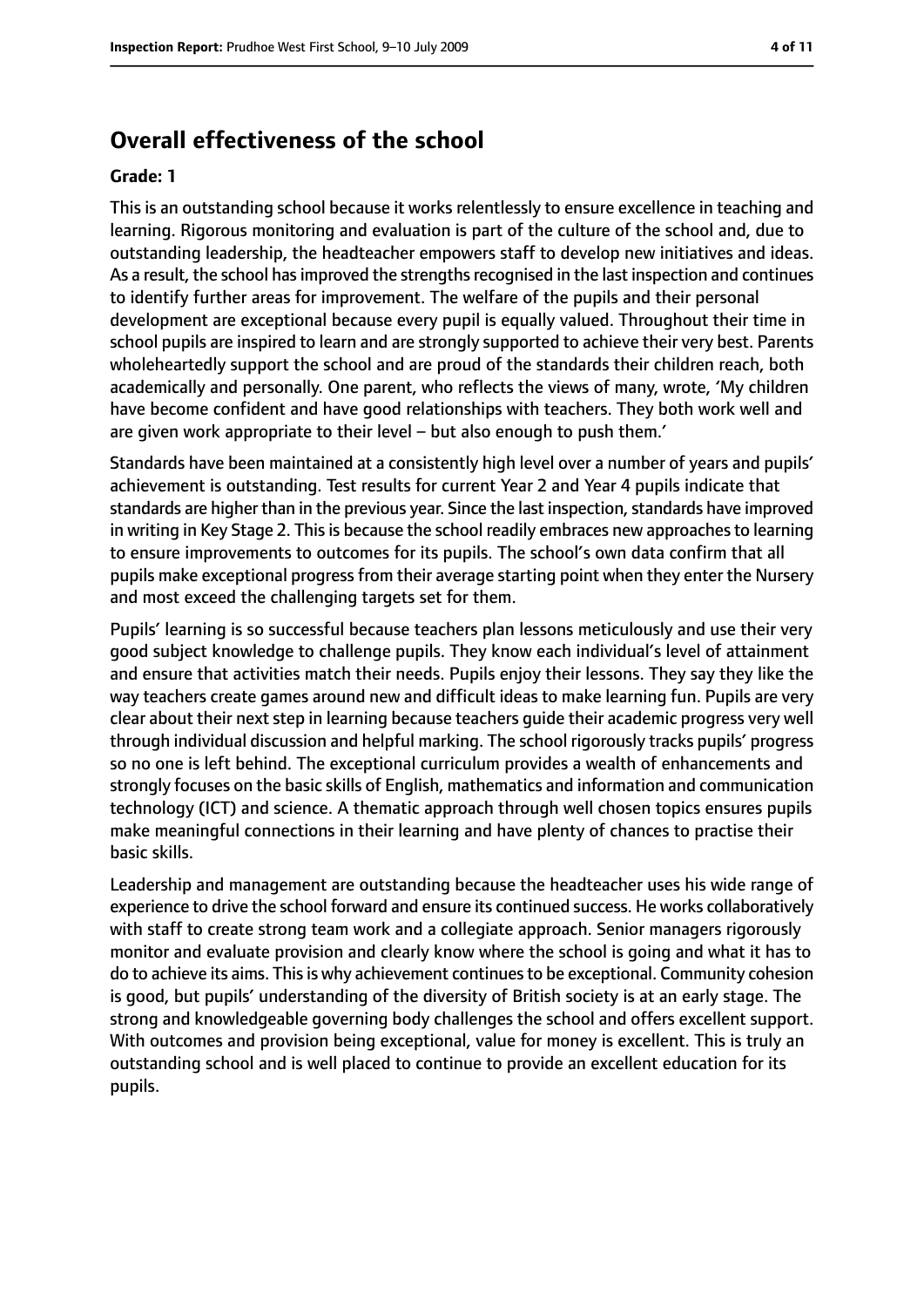## **Effectiveness of the Early Years Foundation Stage**

#### **Grade: 1**

The quality of provision is outstanding. When children start Nursery they are working at the levels expected for three year olds but early literacy and numeracy skills are slightly weaker. They make outstanding progress in all areas of learning. By the time they join Year 1, the majority are above the standard expected for their age. Staff are excellent role models who work exceptionally well together as a team, providing an exciting and stimulating learning environment. Children quickly settle and thrive in the attractive surroundings. They are confident, self-reliant and outgoing. They are eager to talk about what they are doing and why. High quality planning ensures plenty of enjoyable experiences with sufficient time for children to follow their own interests and ideas. Visits and visitors further enhance learning. Children's behaviour is exemplary; they move around sensibly and pay good attention to the safety of themselves and others. They negotiate tricycles and scooters well in a relatively small outdoor space. Creative imagination is stimulated by adults who play characters in role, for example by being 'Professor Bug' the entomologist. Teachers subsequently encourage children to invent a fictional insect to write about and to paint. Learning booklets include contributions from parents and provide an informative record to share together, exemplifying the very good partnership with parents. Children with learning difficulties and/or disabilities are given extra support, sometimes with expert advice from outside agencies, so they too make very good progress. Care and welfare are exemplary because adults know and understand children's needs. Arrangements to keep them safe are rigorous and regularly reviewed. Children learn about healthy foods, understand the benefits of exercise and respect each other's views. They learn how to take responsibility, for example clearing away toys and equipment. Leadership is outstanding. The entire team constantly evaluates provision and is dedicated to ongoing improvement including the imminent construction of a new outdoor play area.

## **What the school should do to improve further**

■ Ensure that pupils develop a better understanding of the diversity of British society.

# **Achievement and standards**

#### **Grade: 1**

Achievement is outstanding and standards are extremely high at the end of Year 2 and Year 4 due to excellent teaching and a curriculum which motivates and inspires pupils. On entry to Year 1 standards are above average in most areas. By the end of Year 2 standards are well above average and a significantly high number of pupils attain at the higher levels in reading, writing and mathematics. In the 2008 national tests for Year 2 pupils, girls achieved better than boys and attainment in mathematics was slightly lower than in reading and writing. The school quickly addressed these issues. School data for the current Year 2 indicate that pupils are attaining higher levels than in the previous year. The gap in achievement between boys and girls has narrowed and there is no specific difference between subjects. Pupils throughout the school make exceptional progress because the school sets challenging targets. Standards at the end of Year 4 are much higher than expected for this age. Attainment in writing hasimproved since the last report. Pupils who have learning difficulties and/or disabilities make excellent progress because, they are nurtured well and taught through a structured programme to help them achieve. Those with English as an additional language make exceptional progress because they are very well supported.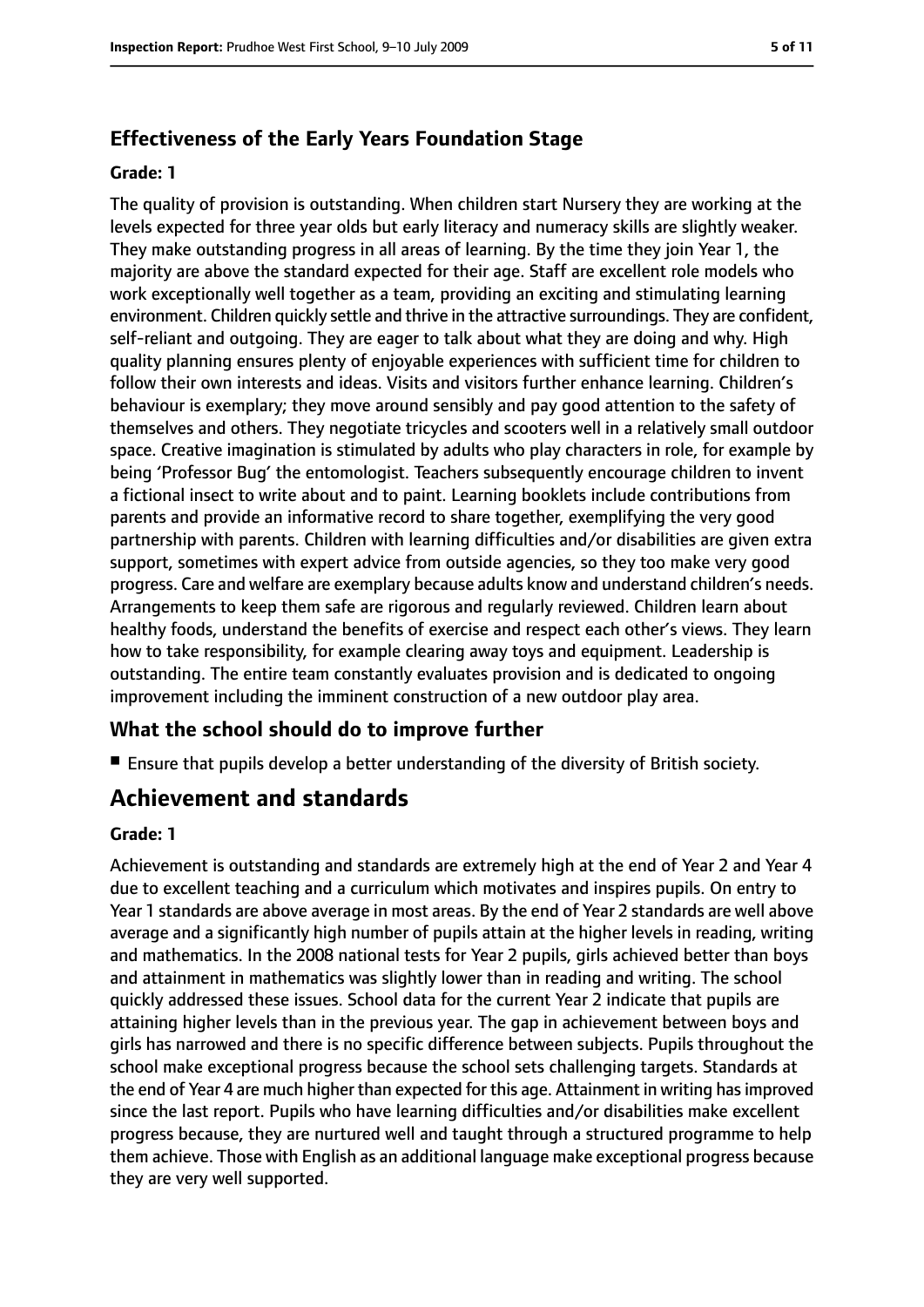# **Personal development and well-being**

#### **Grade: 1**

Pupils' personal development and their spiritual, moral, social and cultural development are outstanding. Pupils are sensible, mature and responsible individuals. They show high levels of care and compassion when supporting charities. Attendance is above average and pupils show pride and enjoyment, as one pupil stated, 'We love our school because it is part of history. It is one hundred years old!' Pupils speak knowledgeably about the importance of a healthy diet. They are remarkably energetic participants in a wide range of sporting activities. The school deservedly has the Healthy School and Activemark awards. Pupils are proud of their work and the sense of accomplishment that comes from completing challenging tasks successfully. Pupils know they are well cared for and they feel very safe in school. 'Buddies' are close at hand at playtimes should they need support. They play exceptionally well together enjoying lively games or quiet socialising equally well. The school very successfully helps pupils develop personal responsibility. They follow school routines diligently, behave impeccably in lessons and are polite and considerate towards others. Pupils contribute very effectively to their school and local community. The school and playground councils have encouraged improvements to school life and facilities. Pupils enjoy the experience of raising money through the Enterprise Fair. They have outstanding basic skills and great competence with ICT. These alongside their excellent social skills prepare them exceptionally well for their future.

# **Quality of provision**

## **Teaching and learning**

#### **Grade: 1**

Pupils learn so successfully because teaching and learning are excellent. Teachers have very good subject knowledge and willingly adopt new methods to further enhance learning opportunities. Meticulous planning and the consistent approach to teaching ensures that throughout the school pupils know exactly what they are going to learn and what is expected of them. Teachers have a deep understanding of what each pupil knows and can do. Consequently the activities provided match pupils' ability and challenge their learning. Teaching assistants are well briefed and make a very valuable contribution to pupils' progress. Teachers actively encourage pupils' thinking skills by careful questioning. Behaviour is exceptionally good and pupils collaborate well. Teachers encourage pupils to use a good range of interesting and new vocabulary every day by offering plenty of opportunities to discuss new ideas with a partner and with the whole class. This method supports their writing well and is one of the reasons why standards are so high. In a minority of lessons the pace of teacher input is a bit slow and pupils' concentration slackens off.

## **Curriculum and other activities**

#### **Grade: 1**

The excellent curriculum is imaginative in its approach to teaching the basic skills of reading, writing, mathematics and ICT. As a result pupils are inspired to learn because subjects are taught in meaningful ways that are relevant to their needs. The topic approach offers pupils a range of worthwhile opportunities to practise their skills. Pupils particularly enjoy learning through specially planned theme weeks and enrichment days because these increase their experiences and broaden their horizons. An extensive range of visits and visitors provide exciting activities that widen pupils' spiritual, cultural, scientific and technological development. Attractive art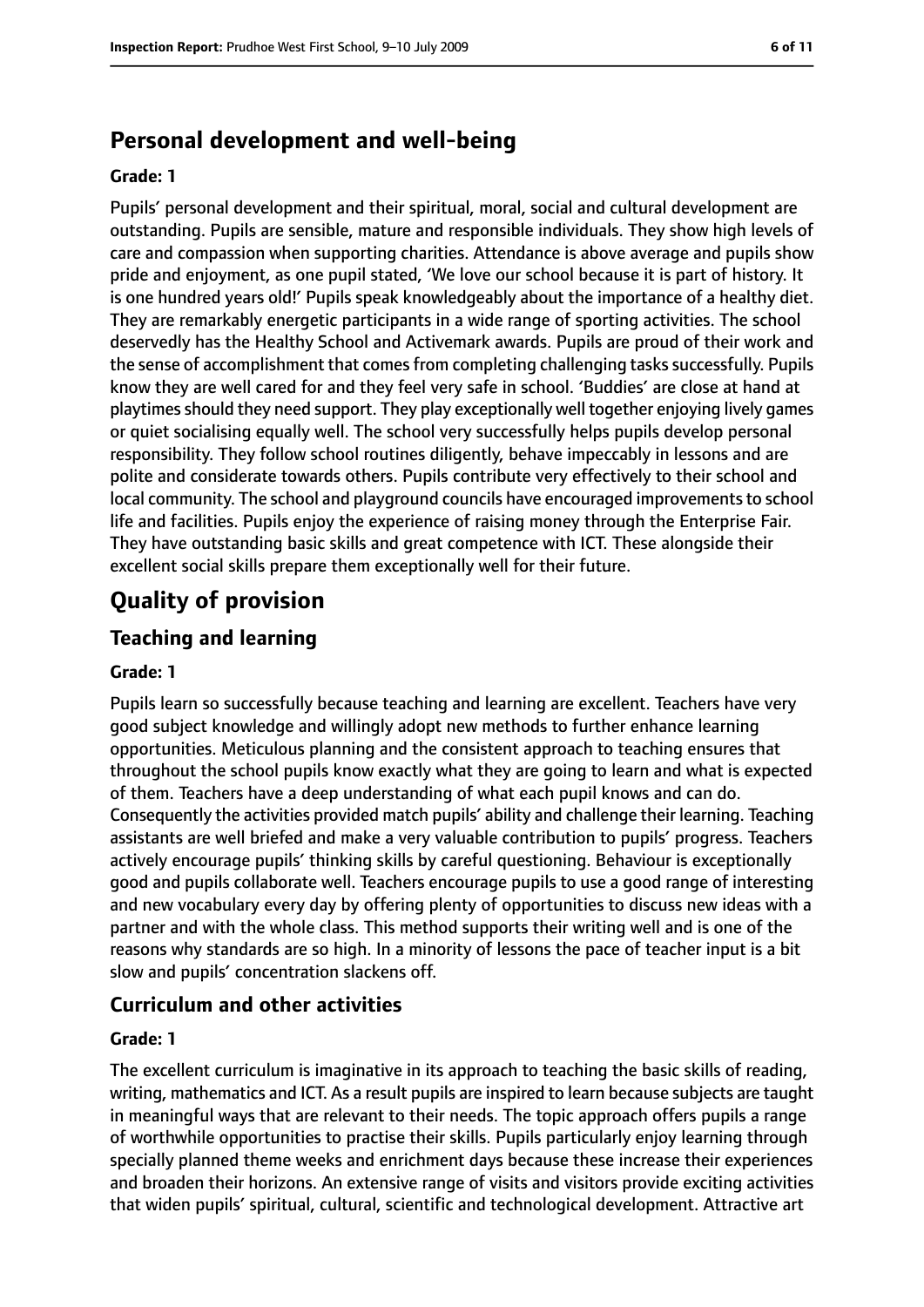displays adorn corridors and classrooms. Through extended services, family learning days are planned to exploit the use of the local environment as a real-life learning resource. Pupils willingly participate in the wide range of extra-curricular activities, including those offered through very productive sports partnerships. These enhance pupils' physical development. Residential visits encourage their independence, because for many it is their first experience away from the family home.

#### **Care, guidance and support**

#### **Grade: 1**

Care, guidance and support are outstanding. Pupilsfeel well cared for because the school works hard to know every pupil as an individual. As one pupil says, 'all of our teachers care for us'. Pupils' attainment is well tracked, therefore adults understand the right level of challenge each pupil needs in order to achieve their best. Teaching assistants give first-class support to pupils who need it. The school works extremely closely with external partners and specialists to ensure that support is accurately matched to individual needs. Additional support and advice are used most successfully, especially to provide the most effective guidance for the pupils with learning difficulties and/or disabilities. Pupils are very well informed about their achievements because the academic guidance they receive is outstanding. They know what they have learned and what their next steps are to meet their personal learning targets. Marking is helpful and suggests ways that work can be improved. Clear and fully compliant procedures are in place with regard to child protection and health and safety. The school pays meticulous attention to detail to ensure that any risks to pupils are identified and appropriate steps taken to ensure their safety.

# **Leadership and management**

#### **Grade: 1**

Leadership and management are excellent. The inspirational leadership of the headteacher has successfully maintained high academic standards and exceptional levels of care over a number of years. The headteacher is wellsupported by the effective deputy and senior leadership team. Teamwork is particularly strong and all share a very strong commitment to continuous improvement. The school readily embraces new initiatives and makes sure staff are well trained to implement them. Leadership rigorously monitors all aspects of the school's work. There are regular planned opportunities for managers to share expertise, organise staff development, evaluate the quality of teaching and learning, and analyse the outcomes of assessment. As a result challenging targets are set and pupils make outstanding progress throughout the school. The school has an accurate picture of itself and the school improvement plan is well focused on the key priorities identified. The school's provision for community cohesion is good and the school evaluates its contribution effectively. It is actively involved with the local community and is developing good links with the international scene, but pupils' understanding of the diversity of British society is at an early stage. Governance is excellent. Governors are knowledgeable, loyal and have high levels of expertise. They undertake their role very seriously, diligently evaluate the work of the school and hold it to account.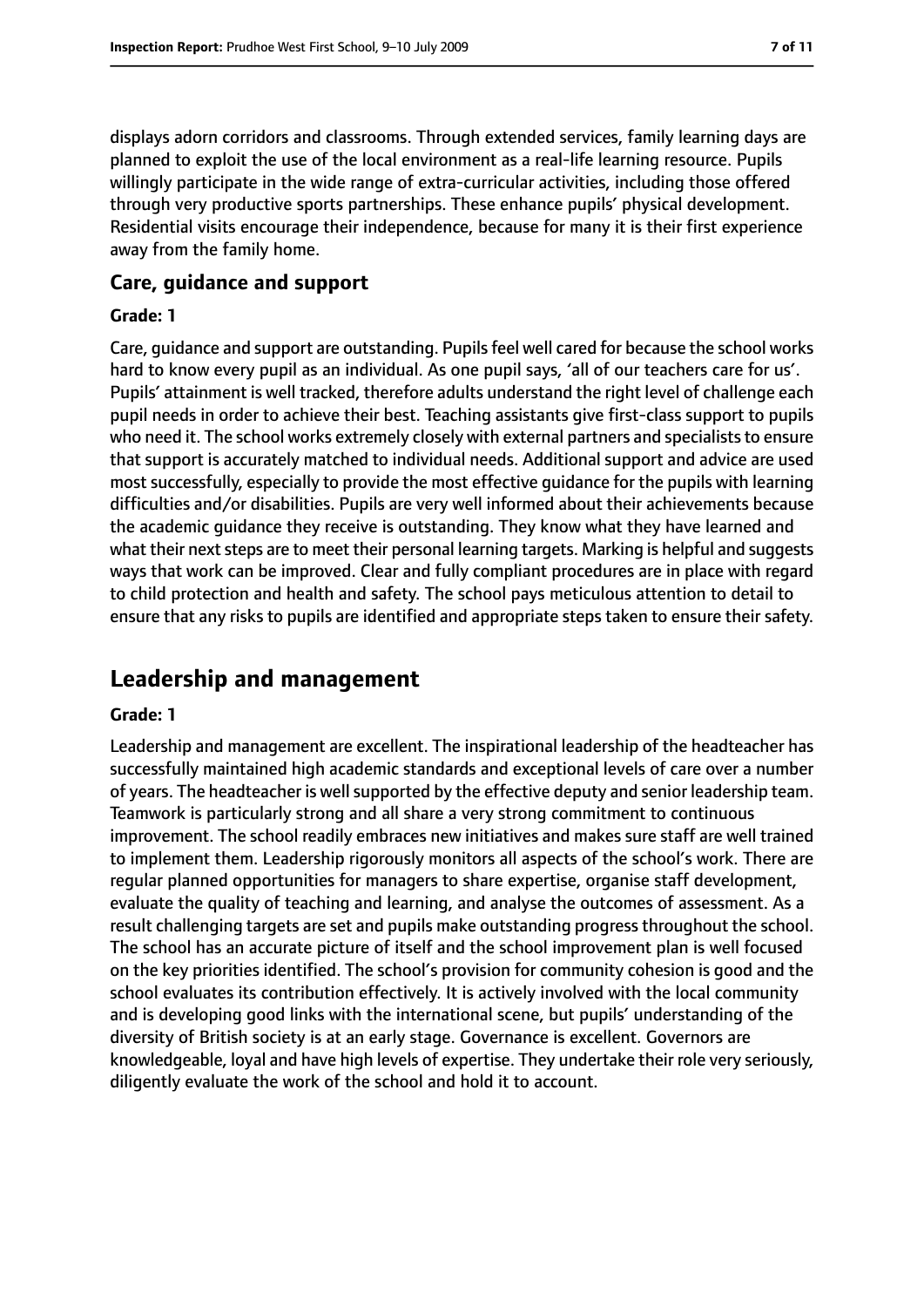**Any complaints about the inspection or the report should be made following the procedures set out in the guidance 'Complaints about school inspection', which is available from Ofsted's website: www.ofsted.gov.uk.**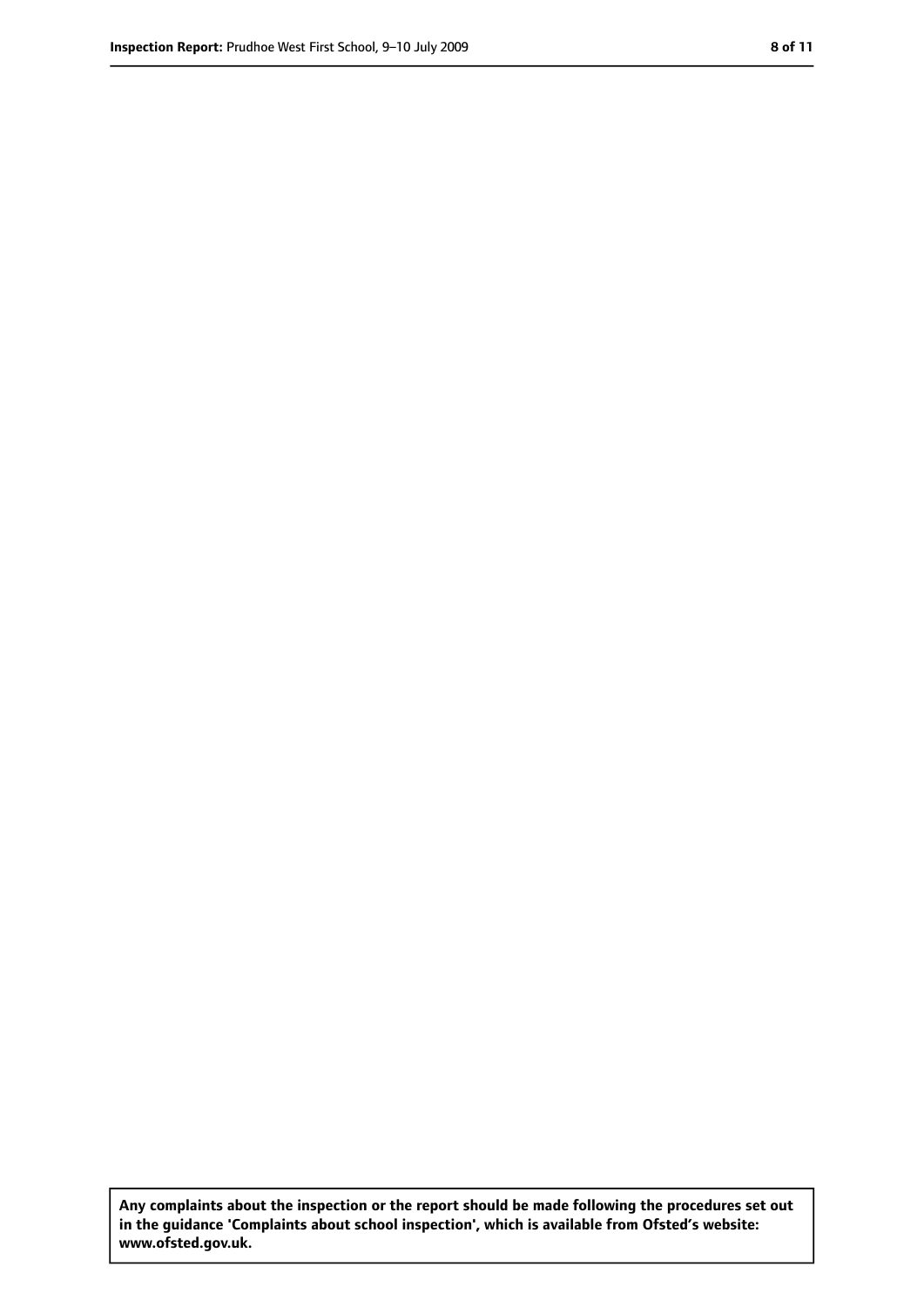# **Inspection judgements**

| \ Key to judgements: grade 1 is outstanding, grade 2 good, grade 3 satisfactory, and | <b>School</b>  |
|--------------------------------------------------------------------------------------|----------------|
| arade 4 inadequate                                                                   | <b>Overall</b> |

## **Overall effectiveness**

| How effective, efficient and inclusive is the provision of<br>education, integrated care and any extended services in meeting the<br>needs of learners? |     |
|---------------------------------------------------------------------------------------------------------------------------------------------------------|-----|
| Effective steps have been taken to promote improvement since the last<br>inspection                                                                     | Yes |
| How well does the school work in partnership with others to promote learners'<br>well being?                                                            |     |
| The capacity to make any necessary improvements                                                                                                         |     |

# **Effectiveness of the Early Years Foundation Stage**

| How effective is the provision in meeting the needs of children in the<br>l EYFS?            |  |
|----------------------------------------------------------------------------------------------|--|
| How well do children in the EYFS achieve?                                                    |  |
| How good are the overall personal development and well-being of the children<br>in the EYFS? |  |
| How effectively are children in the EYFS helped to learn and develop?                        |  |
| How effectively is the welfare of children in the EYFS promoted?                             |  |
| How effectively is provision in the EYFS led and managed?                                    |  |

#### **Achievement and standards**

| How well do learners achieve?                                                  |  |
|--------------------------------------------------------------------------------|--|
| The standards <sup>1</sup> reached by learners                                 |  |
| How well learners make progress, taking account of any significant variations  |  |
| between groups of learners                                                     |  |
| How well learners with learning difficulties and/or disabilities make progress |  |

## **Annex A**

<sup>&</sup>lt;sup>1</sup>Grade 1 - Exceptionally and consistently high; Grade 2 - Generally above average with none significantly below average; Grade 3 - Broadly average to below average; Grade 4 - Exceptionally low.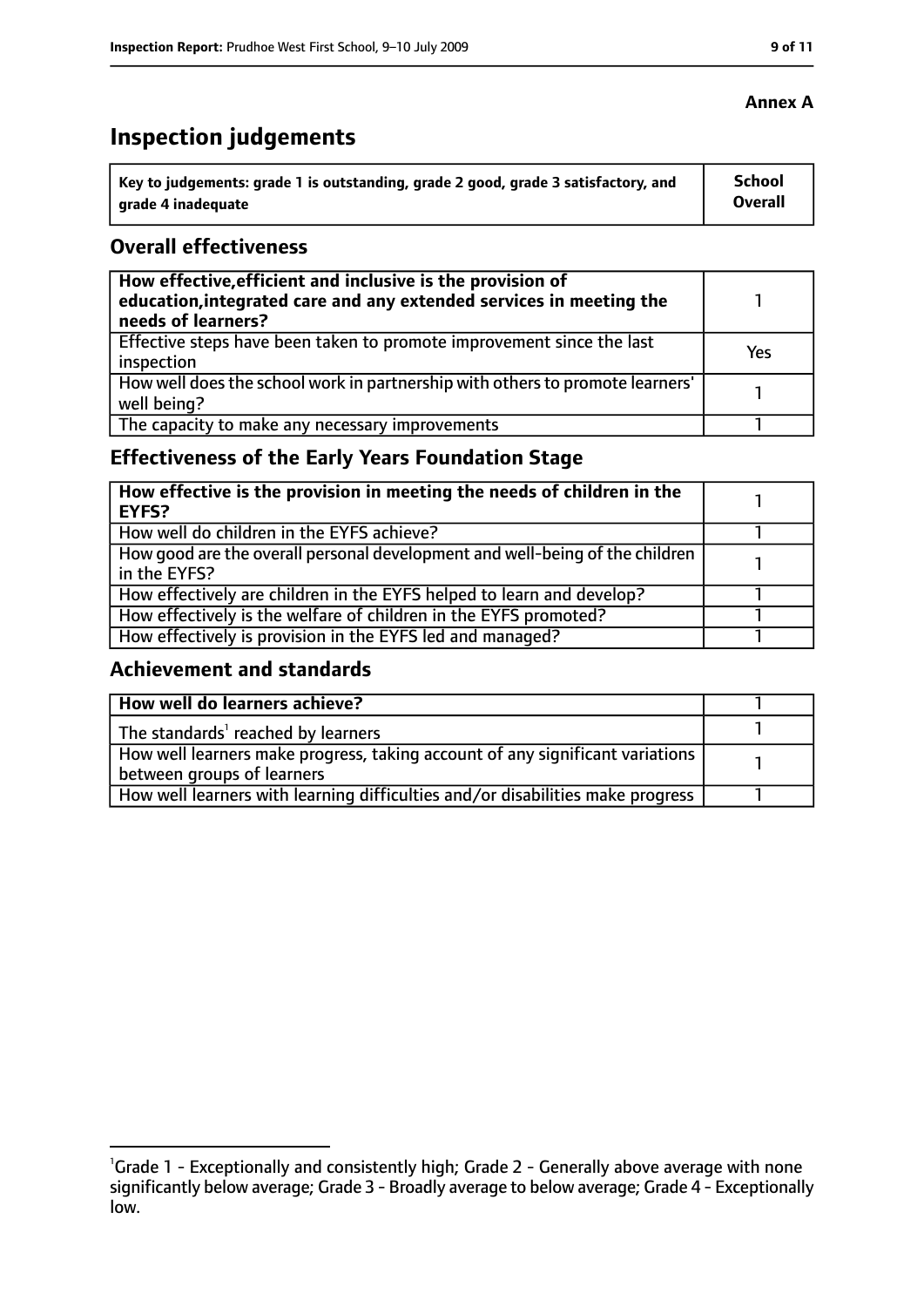# **Personal development and well-being**

| How good are the overall personal development and well-being of the<br>learners?                                 |  |
|------------------------------------------------------------------------------------------------------------------|--|
| The extent of learners' spiritual, moral, social and cultural development                                        |  |
| The extent to which learners adopt healthy lifestyles                                                            |  |
| The extent to which learners adopt safe practices                                                                |  |
| The extent to which learners enjoy their education                                                               |  |
| The attendance of learners                                                                                       |  |
| The behaviour of learners                                                                                        |  |
| The extent to which learners make a positive contribution to the community                                       |  |
| How well learners develop workplace and other skills that will contribute to<br>their future economic well-being |  |

# **The quality of provision**

| How effective are teaching and learning in meeting the full range of<br>learners' needs?              |  |
|-------------------------------------------------------------------------------------------------------|--|
| How well do the curriculum and other activities meet the range of needs and<br>interests of learners? |  |
| How well are learners cared for, quided and supported?                                                |  |

# **Leadership and management**

| How effective are leadership and management in raising achievement<br>and supporting all learners?                                              |           |
|-------------------------------------------------------------------------------------------------------------------------------------------------|-----------|
| How effectively leaders and managers at all levels set clear direction leading<br>to improvement and promote high quality of care and education |           |
| How effectively leaders and managers use challenging targets to raise standards                                                                 |           |
| The effectiveness of the school's self-evaluation                                                                                               |           |
| How well equality of opportunity is promoted and discrimination eliminated                                                                      |           |
| How well does the school contribute to community cohesion?                                                                                      |           |
| How effectively and efficiently resources, including staff, are deployed to<br>achieve value for money                                          |           |
| The extent to which governors and other supervisory boards discharge their<br>responsibilities                                                  |           |
| Do procedures for safeguarding learners meet current government<br>requirements?                                                                | Yes       |
| Does this school require special measures?                                                                                                      | <b>No</b> |
| Does this school require a notice to improve?                                                                                                   | No        |